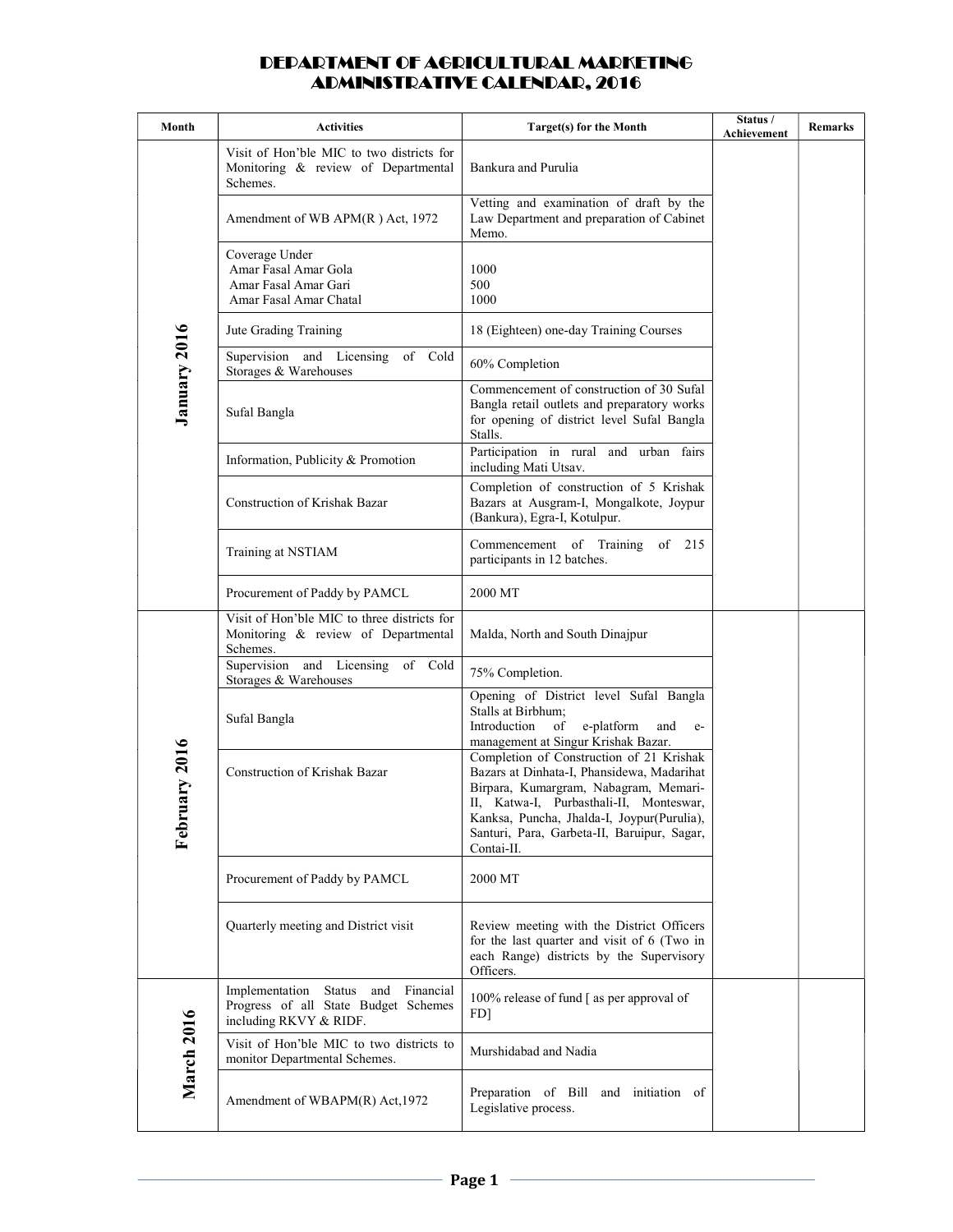|                   | Rice Processing Parboiling Units, Mini<br>etc. under NATIONAL<br>Dal mill<br>FOOD SECURITY MISSION (NFSM) | Completion of 380 schemes.                                                                                                                        |  |
|-------------------|-----------------------------------------------------------------------------------------------------------|---------------------------------------------------------------------------------------------------------------------------------------------------|--|
|                   | Coverage Under<br>Amar Fasal Amar Gola<br>Amar Fasal Amar Gari<br>Amar Fasal Amar Chatal                  | 100% completion of all 3 schemes as per<br>approval of Finance Department                                                                         |  |
|                   | Supervision and Licensing of Cold<br>Storages & Warehouses                                                | Expected completion 90%. Start of storing<br>of potato and completion of 90% storage.                                                             |  |
|                   | Sufal Bangla                                                                                              | Completion of construction of 30 Sufal<br>Bangla retail outlets.<br>Opening of District level Sufal Bangla<br>Stalls.                             |  |
|                   | National Agricultural Market                                                                              | Completion of DPR for 10 Markets.                                                                                                                 |  |
|                   | Construction of Krishak Bazar                                                                             | Completion of Construction of 7 Krishak<br>Bazars at Sitai, Alipurduar-I, Samserganj,<br>Bhagawangola-I,<br>Jalangi,<br>Raina-I,<br>Karimpur-I.   |  |
|                   | Training at NSTIAM                                                                                        | Completion of training of 12 batches and<br>1(one) workshop with selected 30 trainees.                                                            |  |
|                   | Procurement of Paddy by PAMCL                                                                             | 2000 MT                                                                                                                                           |  |
|                   | <b>District Visit</b>                                                                                     | Visit of 6 (Two in each Range) districts by<br>the Supervisory Officers.                                                                          |  |
|                   | Sufal Bangla                                                                                              | Registration of 100 farmers.<br>Opening of 2 new retail outlets.                                                                                  |  |
|                   | National Agricultural Market                                                                              | Obtaining approval of DPR from Govt. of<br>India.                                                                                                 |  |
| <b>April 2016</b> | Review Meeting at Directorate                                                                             | Review meeting with the District Officers<br>for the last quarter and visit of 6 (Two in<br>each Range) districts by the Supervisory<br>Officers. |  |
|                   | Construction of Krishak Bazar                                                                             | Completion of Construction of 2 (Two)<br>Krishak Bazars at Haldibari, Patharpratima.                                                              |  |
|                   | Procurement of Paddy by PAMCL                                                                             | 2000 MT                                                                                                                                           |  |
|                   | Monitoring of Departmental schemes<br>Follow-up of the Administrative Calendar                            | Meeting at State Headquarters.                                                                                                                    |  |
| May 2016          | Amar Fasal Amar Gola<br>Amar Fasal Amar Gari<br>Amar Fasal Amar Chatal                                    | Initiation of selection of beneficiaries.                                                                                                         |  |
|                   | NATIONAL FOOD SECURITY<br>MISSION(NFSM) SCHEME                                                            | Initiation of selection of beneficiaries.                                                                                                         |  |
|                   | Sufal Bangla                                                                                              | Completion of Registration.<br>Starting operation of 2 new retail outlets.                                                                        |  |
|                   | National Agricultural Market                                                                              | Initiation of Registration of farmers/ traders.                                                                                                   |  |
|                   | District Visit                                                                                            | Visit of 6 (Two in each Range) districts by<br>the Supervisory Officers.                                                                          |  |
|                   | Construction of Krishak Bazar                                                                             | Completion of Construction of 5 (Five)<br>Krishak<br><b>Bazars</b><br>Mathabhanga-I,<br>at<br>Mekhliganj, Kalchini, Farakka, Ausgram-II.          |  |
|                   | NSTIAM training on Market-led<br>production, post-harvest management<br>Procurement of Paddy by PAMCL     | Selection of Trainees.<br>Selection of Training Providers.<br>1800 MT                                                                             |  |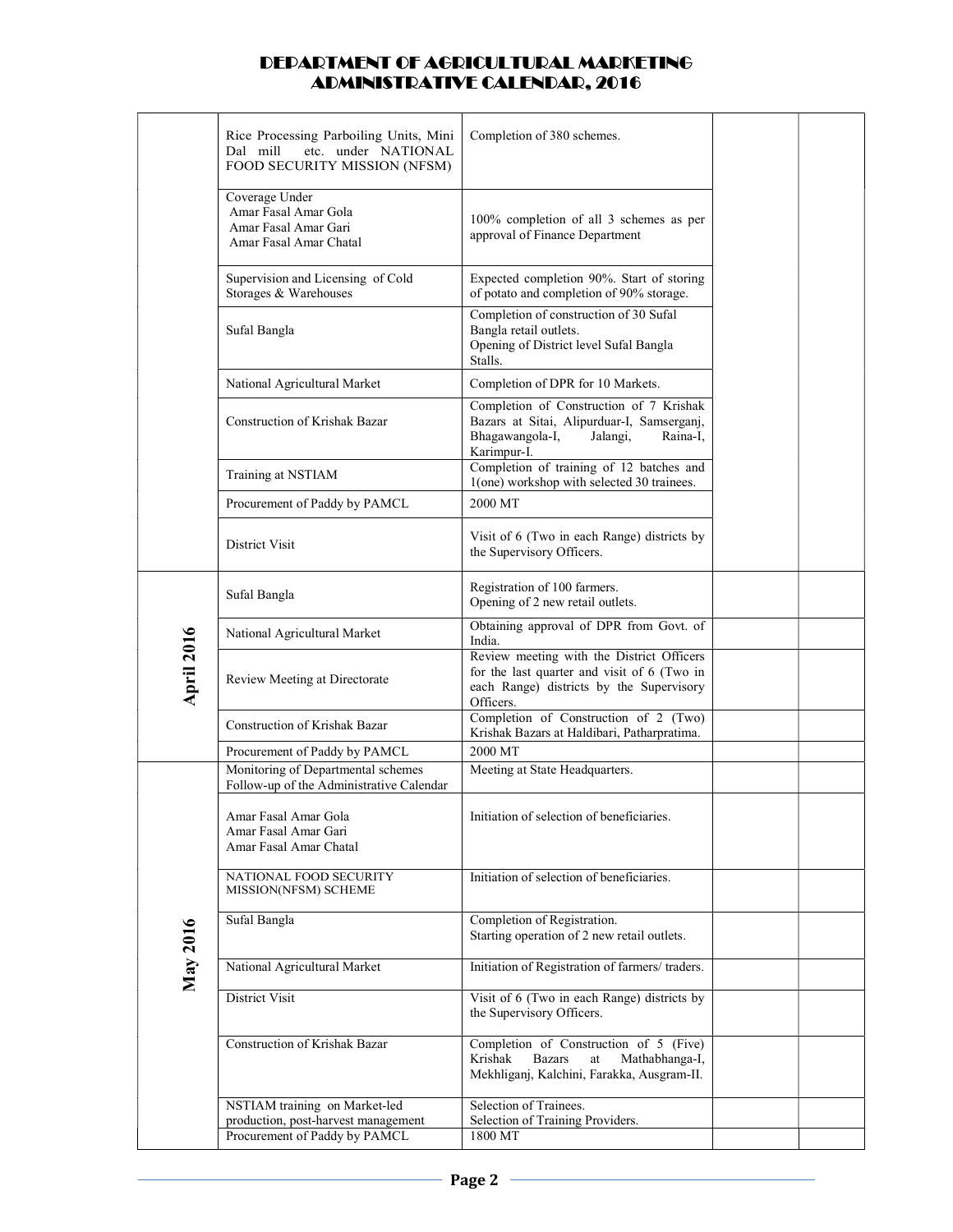|                  | Review meeting by Hon'ble MIC on<br>Administrative Calendar from January to                                          | Meeting at State Headquarters.                                                                                                                                                 |  |
|------------------|----------------------------------------------------------------------------------------------------------------------|--------------------------------------------------------------------------------------------------------------------------------------------------------------------------------|--|
|                  | May.                                                                                                                 |                                                                                                                                                                                |  |
|                  | Release from state core plan                                                                                         | 25% of Budget Provision (as per approval<br>of Finance Department).                                                                                                            |  |
|                  | Visit of Hon'ble MIC to four districts to                                                                            | Jalpaiguri, Coochbehar, Alipurduar and                                                                                                                                         |  |
|                  | monitor Departmental Schemes.                                                                                        | Darjeeling.                                                                                                                                                                    |  |
| <b>June 2016</b> | Amar Fasal Amar Gola<br>Amar Fasal Amar Gari<br>Amar Fasal Amar Chatal                                               | Finalization of beneficiaries.                                                                                                                                                 |  |
|                  | National Food Security Mission<br>(NFSM) Scheme                                                                      | Finalization of beneficiaries.                                                                                                                                                 |  |
|                  | Sufal Bangla                                                                                                         | Completion of Registration of 100 farmers.<br>Opening and operationalsing of 2 new retail<br>outlets.                                                                          |  |
|                  | District Visit                                                                                                       | Visit of 6 (Two in each Range) districts by<br>the Supervisory Officers.                                                                                                       |  |
|                  | Training at NSTIAM- sponsored and Post<br>Harvest Management                                                         | (Four) training courses<br>$\overline{4}$<br>with<br>80<br>Participants.                                                                                                       |  |
|                  | Procurement of Paddy by PAMCL                                                                                        | 1800 MT                                                                                                                                                                        |  |
| <b>July 2016</b> | Release from state core plan                                                                                         | 33% of Budget Provision (as per approval<br>of Finance Department).                                                                                                            |  |
|                  | Amar Fasal Amar Gola<br>Amar Fasal Amar Gari<br>Amar Fasal Amar Chatal                                               | Commencement of work at field level.                                                                                                                                           |  |
|                  | National Food Security Mission<br>(NFSM) Scheme                                                                      | Commencement of work at field level.                                                                                                                                           |  |
|                  | Sufal Bangla                                                                                                         | Registration of 100 farmers<br>Opening of 2(two) new stalls.                                                                                                                   |  |
|                  | Training on Jute Grading                                                                                             | 6 (Six) One-day Training Courses.                                                                                                                                              |  |
|                  | Training on Fruit Processing                                                                                         | 1 (One) Five-days' Training Course.                                                                                                                                            |  |
|                  | Procurement of Paddy by PAMCL                                                                                        | 1800 MT                                                                                                                                                                        |  |
|                  | Quarterly meeting and District visit                                                                                 | Review meeting with the District Officers<br>for the last quarter and visit of 6 (Two in<br>each Range) districts by the Supervisory<br>Officers.                              |  |
|                  | <b>NSTIAM</b><br>Training<br>Market-led<br>on<br>production, post-harvest management and<br>value addition (90 days) | 115 participants from young members of<br>Farm families and selected FPO/FIGs-in 7<br>batches.                                                                                 |  |
|                  | Monitoring of departmental schemes.                                                                                  | Monitoring meeting by Hon'ble MIC at<br>Headquarters on Implementation status of<br>State Budget Schemes including RKVY &<br>RIDF and follow up of Administrative<br>Calendar. |  |
|                  | Release of RKVY Fund                                                                                                 | 50% or as approved by Finance Deptt.                                                                                                                                           |  |
| August 2016      | Visit of MIC to monitor departmental<br>schemes.                                                                     | Paschim & Purba Medinipur                                                                                                                                                      |  |
|                  | Sufal Bangla                                                                                                         | Registration of 100 farmers.<br>Opening of 2 new retail outlets.                                                                                                               |  |
|                  | Training on Jute Grading                                                                                             | 6 (Six) One-day training courses.                                                                                                                                              |  |
|                  | Training on Fruit Processing                                                                                         | 1 (One) Five-days' Training course.                                                                                                                                            |  |
|                  | District Visit                                                                                                       | Visit of 6 (Two in each Range) districts by<br>the Supervisory Officers.                                                                                                       |  |
|                  |                                                                                                                      |                                                                                                                                                                                |  |
|                  |                                                                                                                      | Page 3                                                                                                                                                                         |  |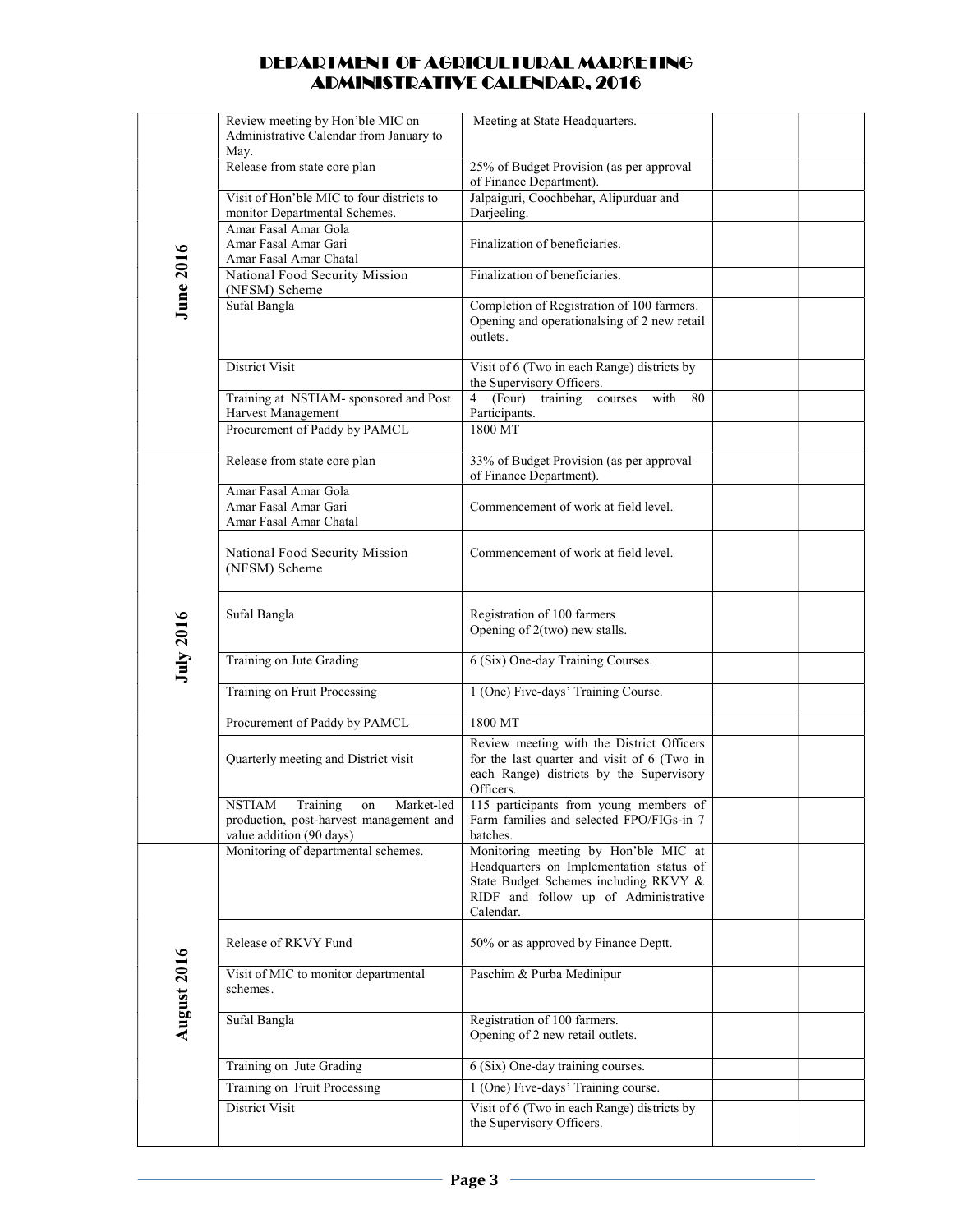|                | Training at NSTIAM- sponsored and Post                                        | 115 participants from young members of<br>Farm families and selected FPO/FIGs-in 7 |  |
|----------------|-------------------------------------------------------------------------------|------------------------------------------------------------------------------------|--|
|                | Harvest Management                                                            | batches.                                                                           |  |
|                |                                                                               | 80 Participants including Departmental                                             |  |
|                | Procurement of Paddy by PAMCL                                                 | officials and farmers in 4 batches.<br>1800 MT                                     |  |
|                | Visit by Hon'ble MIC to two Districts for                                     | Birbhum and Burdwan.                                                               |  |
|                | monitoring of departmental schemes.<br>Release of Budget Provision from state | 50%<br>of Finance<br>approval<br>(as                                               |  |
|                | core plan                                                                     | per<br>Department).                                                                |  |
|                | Sufal Bangla                                                                  | Registration of 100 farmers.                                                       |  |
| September 2016 | Training on Jute Grading                                                      | Starting operation of 2 new retail outlets.<br>10 (Ten) One-day training courses.  |  |
|                | Training on Fruit Processing                                                  | 1 (One) Five-day Training course.                                                  |  |
|                | District Visit                                                                | Visit of 6 districts (Two in each Range) by                                        |  |
|                | Training at NSTIAM- sponsored and Post                                        | the Supervisory Officers.<br>115 participants from young members of                |  |
|                | Harvest Management                                                            | Farm families and selected FPO/FIGs-in 7                                           |  |
|                |                                                                               | batches.                                                                           |  |
|                |                                                                               | 90 participants including Departmental<br>officials and farmers in 4 batches.      |  |
|                | Procurement of Paddy by PAMCL                                                 | 1800 MT                                                                            |  |
|                | Monitoring of Departmental schemes.                                           | Monitoring meeting by Hon'ble MIC at<br>headquarters on Implementation status of   |  |
|                |                                                                               | State Budget Schemes including RKVY &                                              |  |
|                |                                                                               | RIDF and follow up of Administrative<br>Calendar.                                  |  |
|                | Amar Fasal Amar Gola                                                          | Completion of 50 % work.                                                           |  |
|                | Amar Fasal Amar Gari                                                          |                                                                                    |  |
|                | Amar Fasal Amar Chatal<br>National Food Security Mission                      | Completion of 50 % work                                                            |  |
| October 2016   | (NFSM) Scheme                                                                 |                                                                                    |  |
|                | Sufal Bangla                                                                  | Completion of Registration of 100 farmers.                                         |  |
|                |                                                                               | Starting operation of 2 new retail outlets.                                        |  |
|                | Training on Jute Grading                                                      | 10 (Ten) One-day training courses.                                                 |  |
|                | Training on Fruit Processing                                                  | 1 (One) Five-days' Training course.                                                |  |
|                | District visit                                                                | Visit of 6 (Two in each Range) districts by<br>the Supervisory Officers.           |  |
|                | NSTIAM Training on Market-led                                                 | With 90 participants from young members                                            |  |
|                | production, post-harvest management,<br>value addition (90 days)              | of Farm families in 6 batches.                                                     |  |
|                | Visit of Hon'ble MIC to one district to                                       | North 24 Parganas.                                                                 |  |
|                | monitor Departmental schemes.                                                 |                                                                                    |  |
|                | Sufal Bangla                                                                  | Completion of Registration of 100 farmers.<br>Opening of 2 new retail outlets.     |  |
|                |                                                                               |                                                                                    |  |
|                | Training on Jute Grading<br>Training on Fruit Processing                      | 4 (Four) One-day training courses.<br>1 (One) Five-days' Training course.          |  |
|                | Quarterly Meeting and District Visit                                          | Meeting at Headquarters with district level                                        |  |
|                |                                                                               | officers for supervision of development                                            |  |
|                |                                                                               | schemes, Acts and Regulations and follow<br>up of Administrative Calendar.         |  |
| November 2016  |                                                                               | Visit of 6 (Two in each Range) districts by                                        |  |
|                | Construction of Krishak Bazar                                                 | the Supervisory Officers.<br>Completion of Construction of Krishak                 |  |
|                |                                                                               | Bazar at Bagnan.                                                                   |  |
|                | Training at NSTIAM- sponsored and Post<br>Harvest Management                  | 115 participants from young members of<br>Farm families and selected FPO/FIGs-in 7 |  |
|                |                                                                               | batches.                                                                           |  |
|                |                                                                               | 90 participants including Departmental                                             |  |
|                |                                                                               | officials and farmers in 4 batches.                                                |  |
|                |                                                                               |                                                                                    |  |